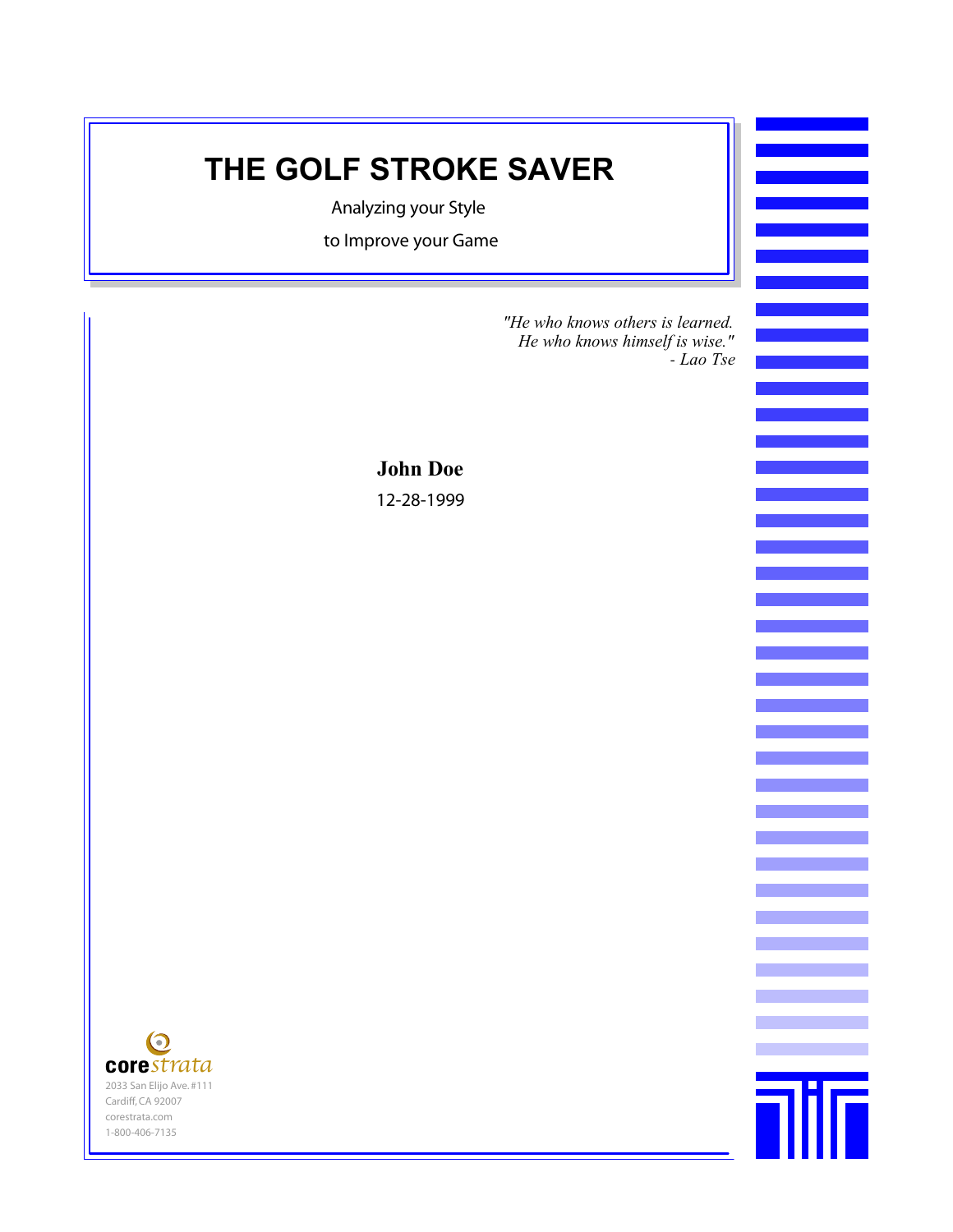# **INTRODUCTION**

It is understood that much of the game of golf is mental, not physical. When you approach the ball it is just lying there. It is not spinning, rolling, flying through the air or falling. Therefore, whatever curve, height or speed the ball exhibits it is a result of some action on your part. After you hit the ball you have time to either evaluate the shot, prepare for the next shot, or both, but the correct use of this time can improve your game as much as driving range practice. Research shows that those who understand themselves, their strengths and weaknesses, can relate that information to how they play the game of golf and thereby improve their game.

> *"All people exhibit all four behavioral factors in varying degrees of intensity." –W.M. Marston*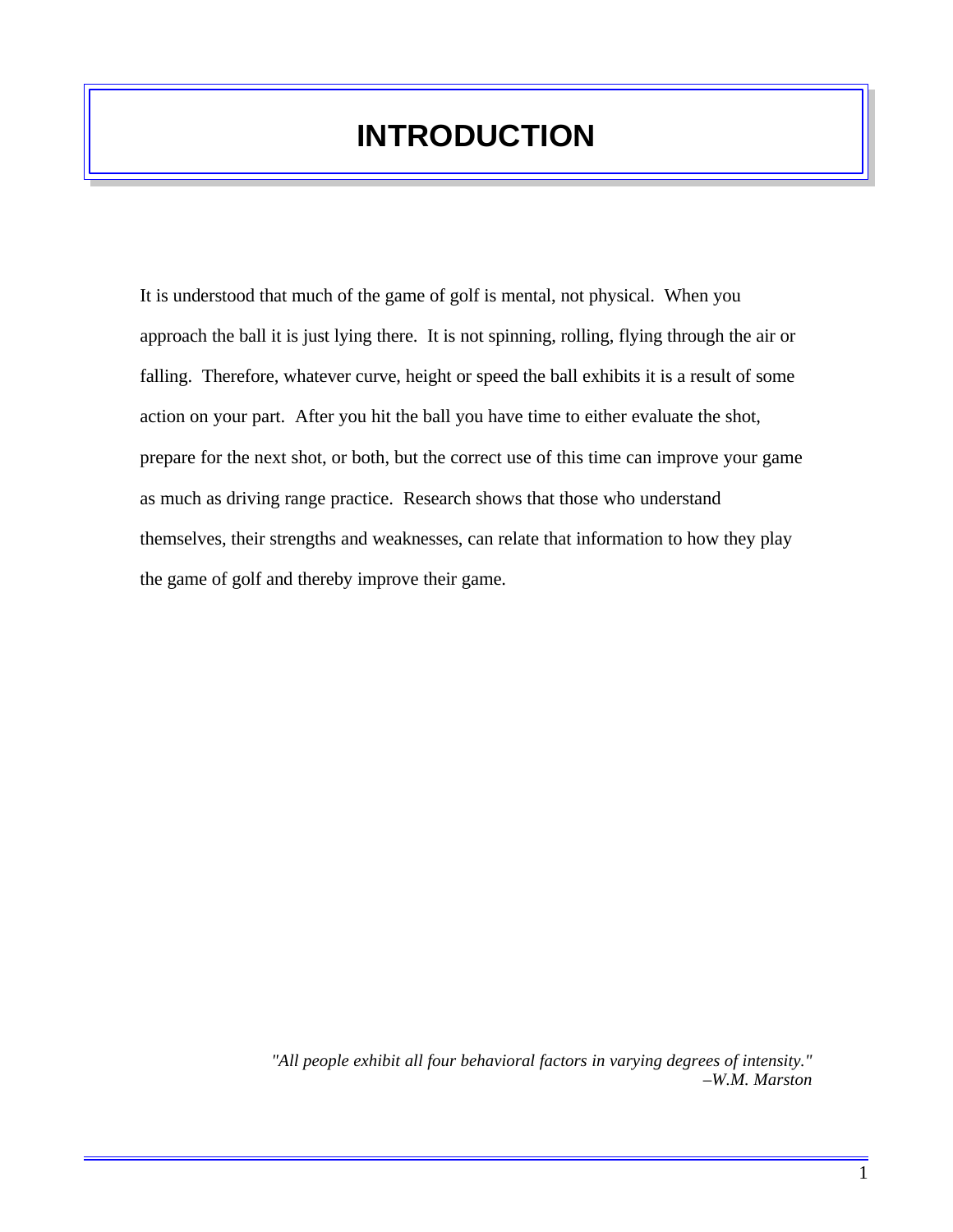#### **YOUR GOLF CHARACTERISTICS**

*Based on your responses, the report has selected statements to provide a broad understanding of your golfing style. These statements identify the basic natural behavior that you bring to the course. Use the Golf Characteristics to gain a better understanding of your natural golfing style.* 

You can be aggressive and direct on the golf course, but still considerate of others in your group. You are often in a hurry and show up at the course either a little late or right before tee-off time. You would benefit by allowing yourself enough time to warm up and hit a few practice balls before beginning play. You are an aggressive individual who wins through hard work and persistence. You are a "charger" on the golf course. Slow play will tend to irritate you more than the average golfer. You are a "money player" because your concentration improves and you tend to play better when there is something at stake. You have high ego strengths and others may view you as egotistical. You may "talk a better game than you play."

You like to make decisions quickly. This is often to your advantage off the golf course, but when applied to the game of golf it may have negative effects. You tend to play too hurriedly, taking too little time to consider the distance to the flag. You will work long hours until you solve a tough problem. Seeing quick results will reinforce you, therefore you have no trouble practicing. You can change, but resent being changed. You need to feel that you made the change yourself instead of being told what to do. You should realize that you need to think through what you want and expect to receive from the game of golf. You should be able to articulate your goals before starting lessons.

People who communicate with a logical presentation of the facts influence you. People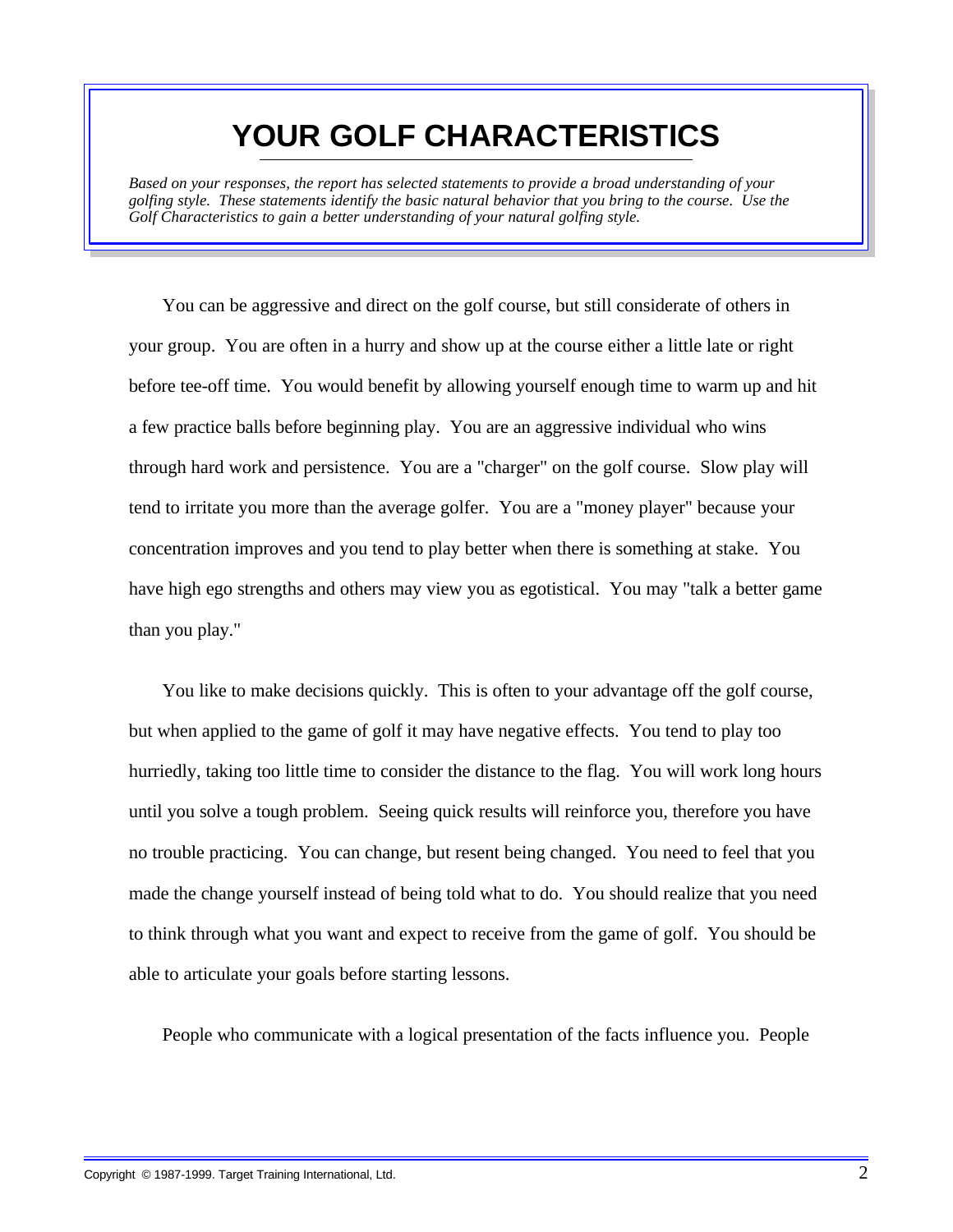# **YOUR GOLF CHARACTERISTICS**

need to explain to you why they are telling you to grip the club in a certain way, change your method of address, your swing, etc. You tend to be intolerant of people who seem ambiguous or think too slowly. If they hem and haw around you're not likely to pay much attention, no matter how sound the advice. Sometimes you stop listening when people are advising you on your game. You need to take a few swings and then "tune in" again. You like people who give you options rather than opinions. Sometimes there is only one right way to do things but, where possible, you need a variety of choices and to be able to choose the one you think is best for you.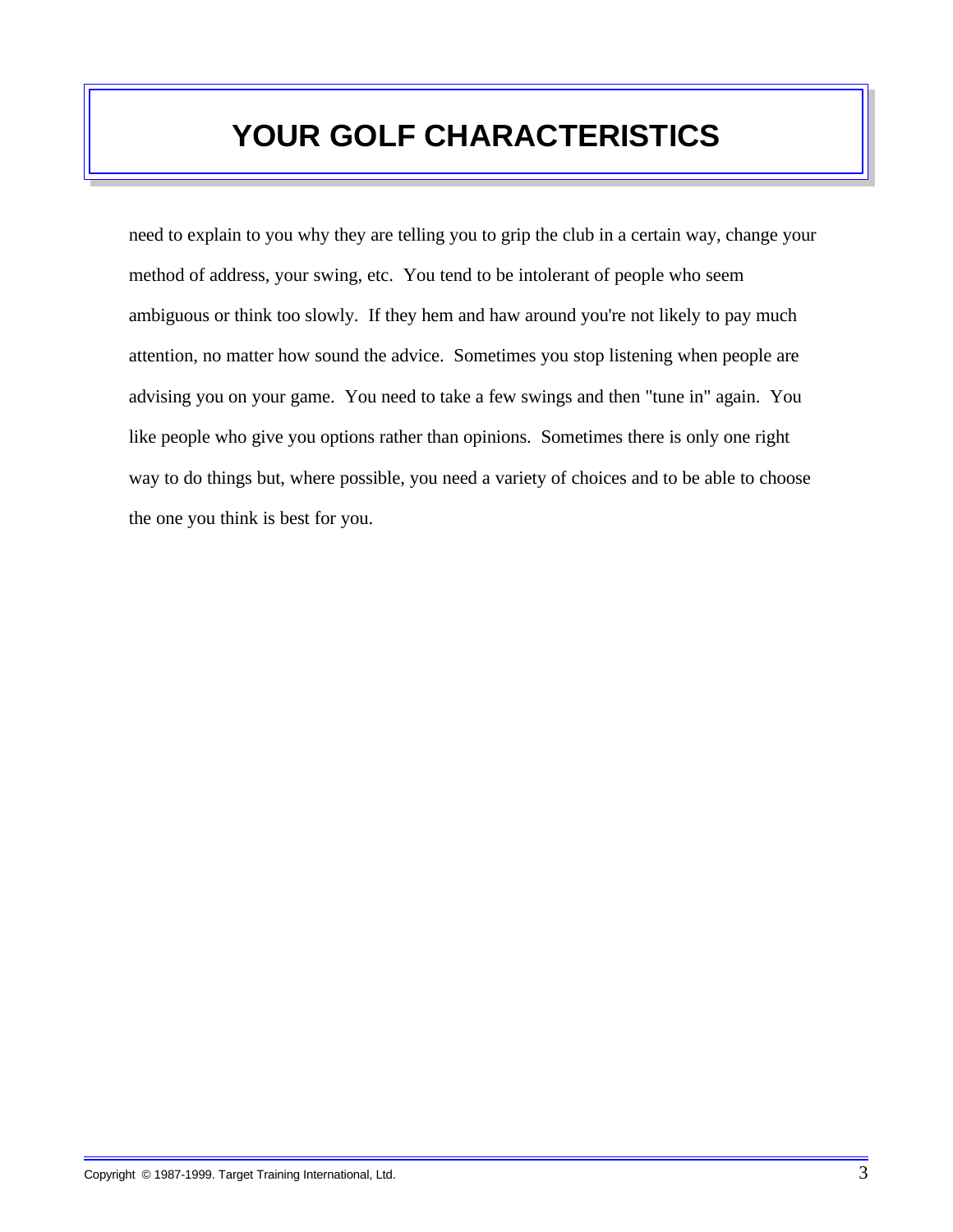# **STRENGTHS AND WEAKNESSES**

*Each golfer brings strengths and weaknesses to the golf course. This section of the report allows you to analyze your strengths and weaknesses. Read and share these statements with your partner(s). You may not actually have any of these weaknesses. An area of strength, however, can become a weakness if carried to extreme. Identify at least one thing that is raising your score and develop a plan to overcome it.* 

- STRENGTH Seek challenges and problems to solve. WEAKNESS Takes on too many and may forget priorities.
- STRENGTH Strong ego. WEAKNESS May be seen as argumentative and combative with others.
- STRENGTH You always keep in mind the big picture. WEAKNESS May be so concerned with the overall strategy for improving your game that you neglect the little details which can ultimately make or break you as a golfer.
- STRENGTH You are a strong advocate of your opinions. WEAKNESS You may not listen to all of what someone is saying before injecting your opinion.
- STRENGTH Set high standards for self and others. WEAKNESS Standards may be so high they are impossible to achieve.
- STRENGTH Good interpersonal relationship skills. WEAKNESS none.
- STRENGTH Problem solver. WEAKNESS Act impulsively and make decisions about not only your golfing technique but your shot-making based on a surface analysis.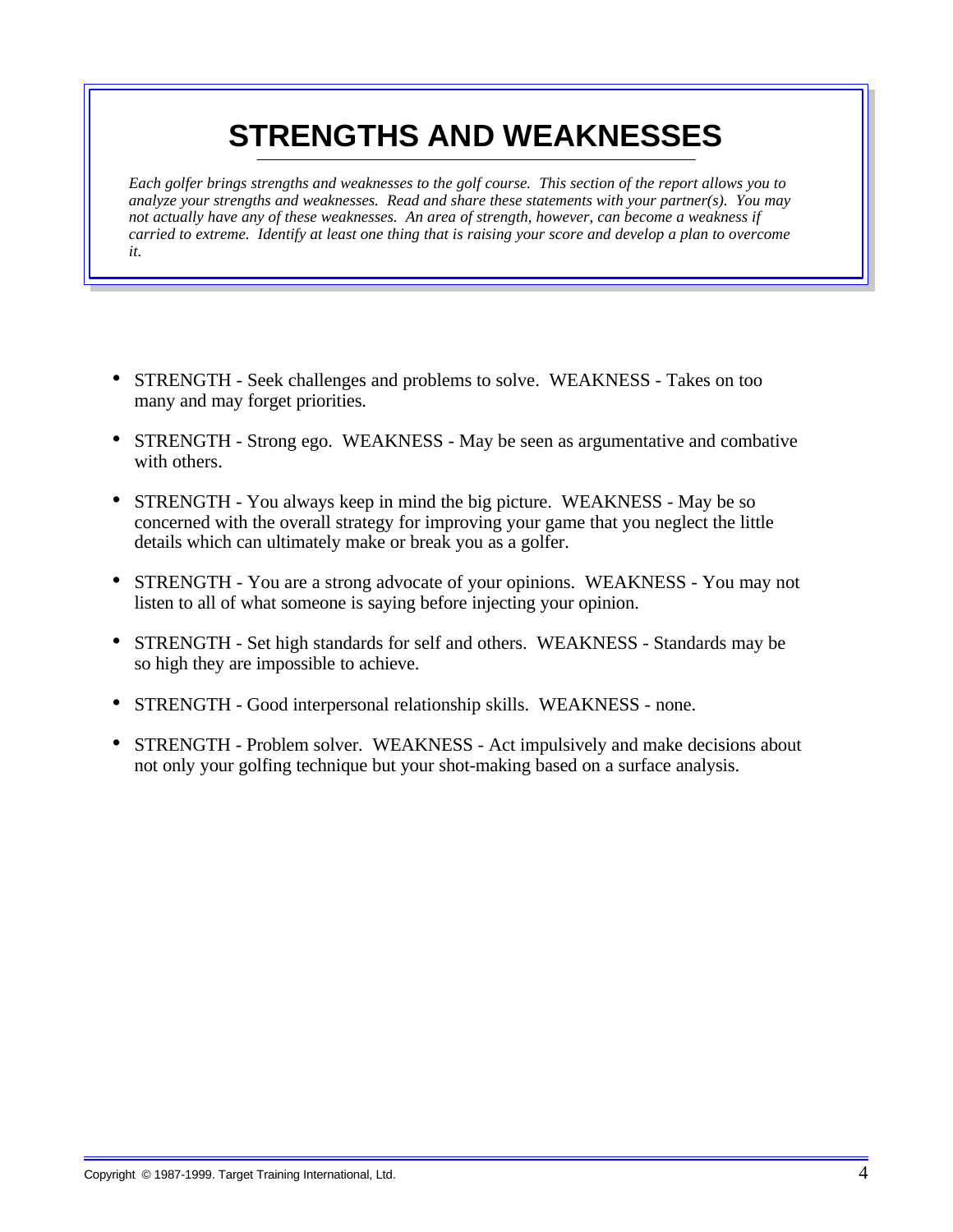# **STROKE SAVING TIPS**

*These tips were selected specifically for you. While all the tips may not apply, there will be several that will make a significant difference in your score. Your physical skills may diminish some of these tips, but working on the mental side of your game can impact your score positively.* 

- Play within yourself.
- Don't try to kill an eight iron when an easy seven will do the job.
- Don't let slower moving people frustrate you and lose your concentration.
- Fit the intensity to the situation.
- Get to the course early and relax.
- Slow down your back swing.
- The latest clubs and balls only help when you have perfected your swing.
- Control your temper.
- Remember, people drive for show and putt for dough.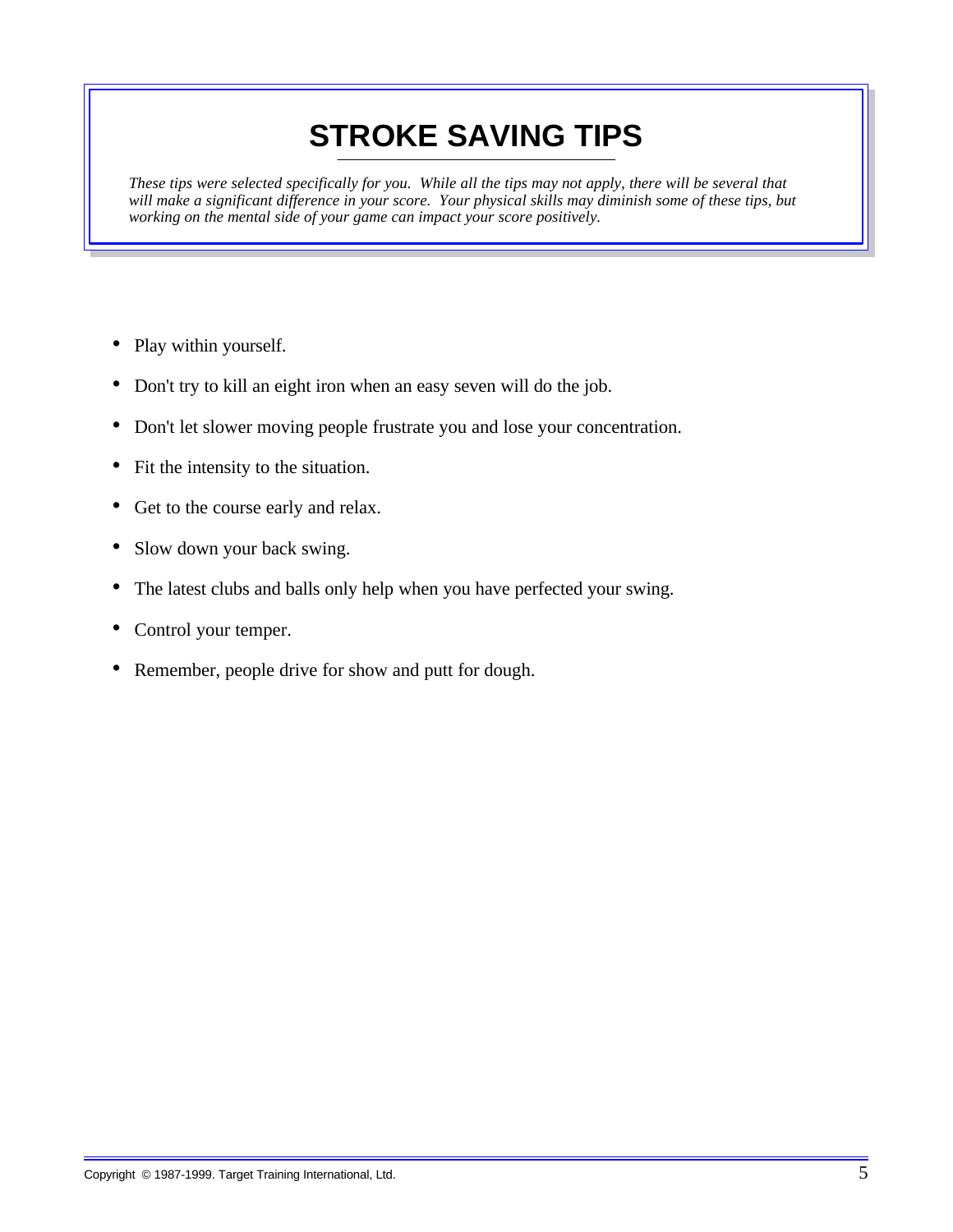### **STYLE ANALYSIS GRAPHS**

**John Doe**

12-28-1999

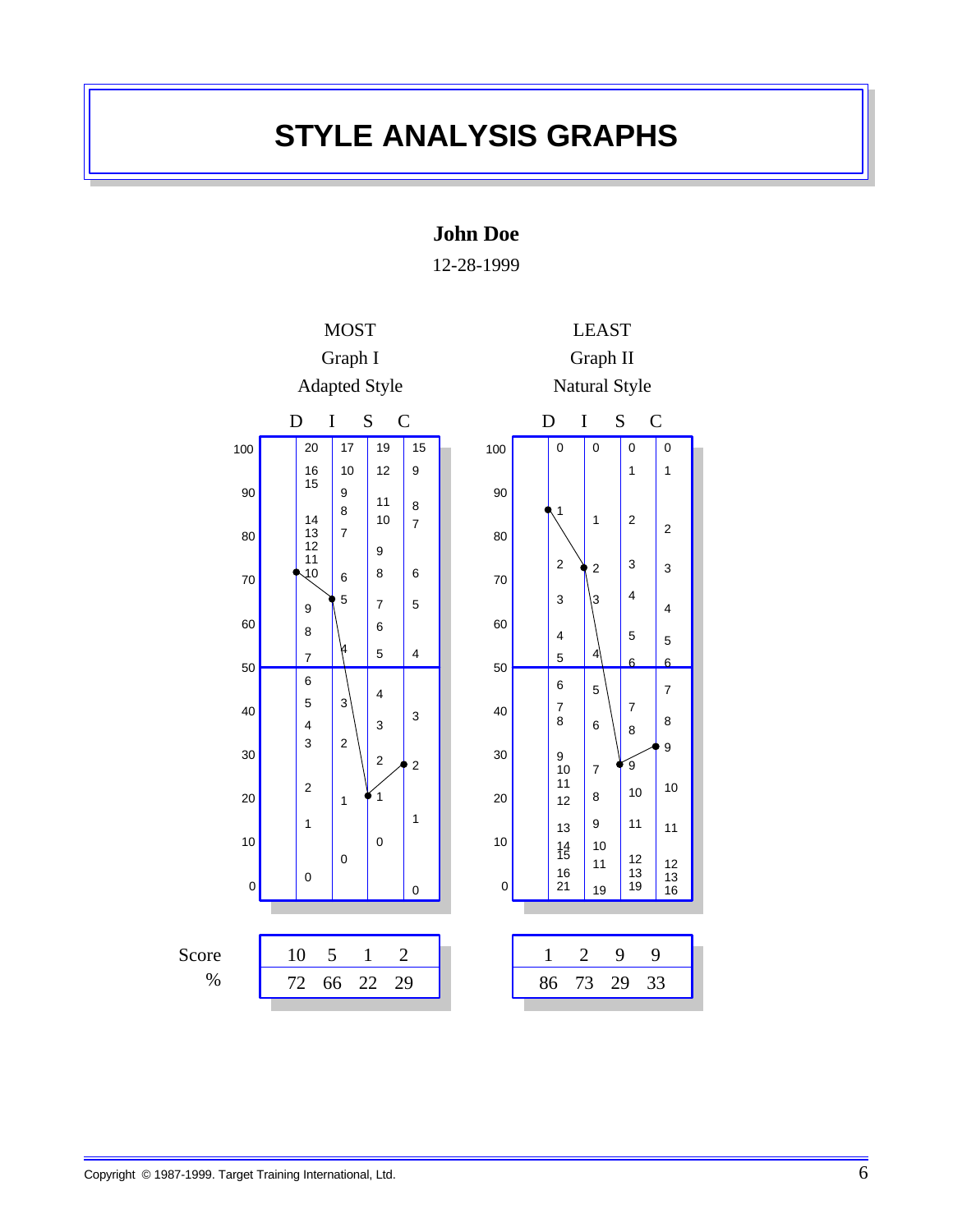#### **THE SUCCESS INSIGHTS WHEEL**™

The Success Insights Wheel™ is a powerful tool popularized in Europe. In addition to the text you have received about your behavioral style, the Wheel adds a visual representation that allows you to:

- View your natural behavioral style (circle).
- View your adapted behavioral style (star).
- Note the degree you are adapting your behavior.
- If you filled out the Work Environment Analysis, view the relationship of your behavior to your job.

Notice on the next page that your Natural style (circle) and your Adapted style (star) are plotted on the Wheel. If they are plotted in different boxes, then you are adapting your behavior. The further the two plotting points are from each other, the more you are adapting your behavior.

If you are part of a group or team who also took the behavioral assessment, it would be advantageous to get together, using each person's Wheel, and make a master Wheel that contains each person's Natural and Adapted style. This allows you to quickly see where conflict can occur. You will also be able to identify where communication, understanding and appreciation can be increased.